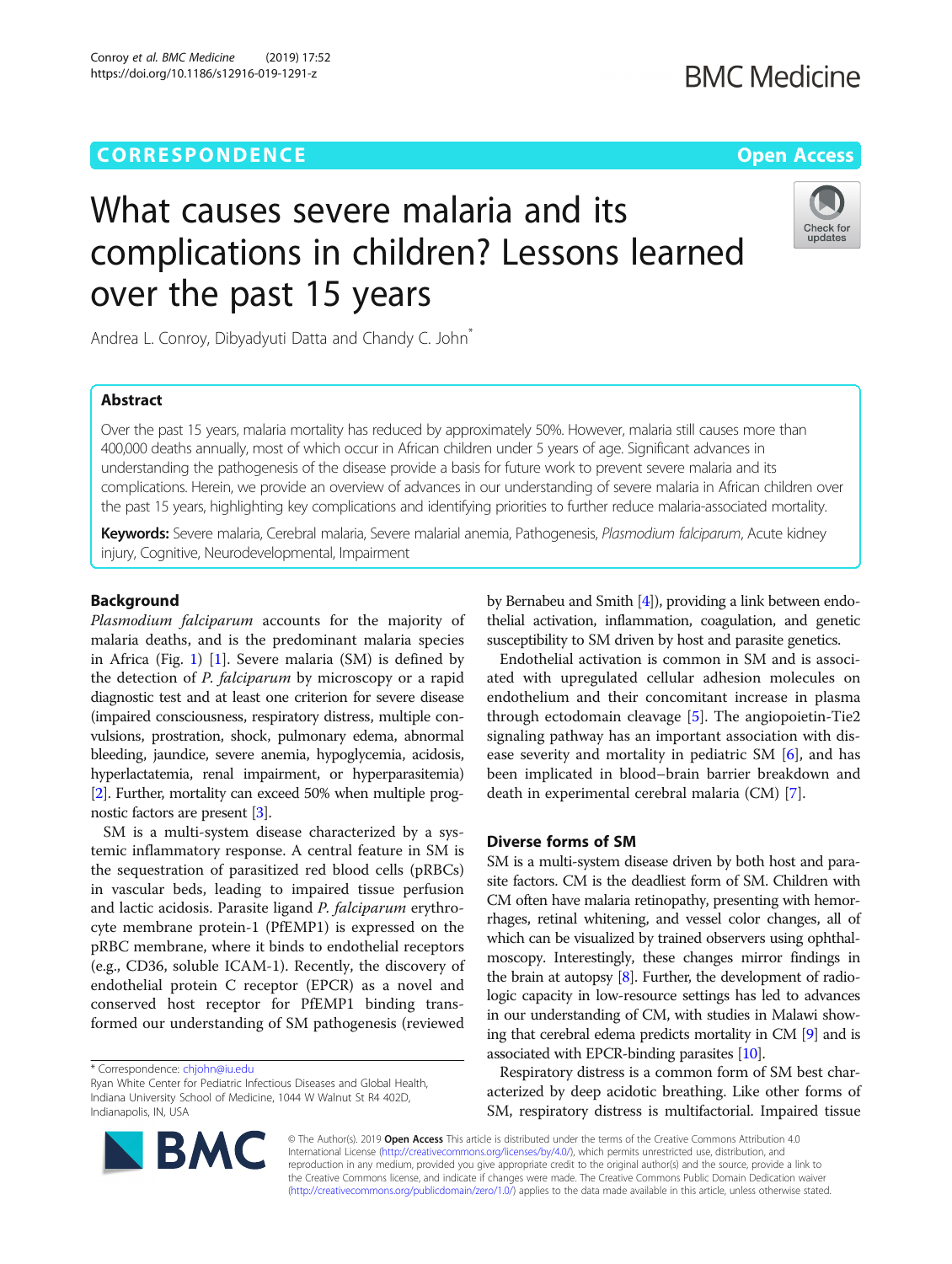<span id="page-1-0"></span>

perfusion secondary to pRBC sequestration and reduced oxygen-carrying capacity in severe anemia contribute to acidosis [\[11\]](#page-3-0). It is estimated that lactic acid contributes to half the acid load in SM, with several other organic acids being elevated in SM [[12](#page-3-0)]. The kidney is important in acid metabolism and excretion, and may be involved in acidosis in SM. Additionally, respiratory distress and acute kidney injury (AKI) are linked by oxidative stress from the destruction of pRBCs and the release of free heme [\[13\]](#page-3-0).

Fifteen years ago, renal failure was considered a rare complication in children with SM, yet it is now recognized as one of the strongest predictors of mortality in SM [[2](#page-2-0)]. The recognition that small changes in kidney function independently predict mortality in critical illness led to the development of new guidelines to define AKI (Kidney Disease: Improving Global Outcomes, KDIGO) [[14\]](#page-3-0). In a prospective cohort of Ugandan children with SM, AKI was common, occurring in 46% of young children with SM [[15](#page-3-0)]. Although data suggest AKI is related to reduced kidney perfusion, additional studies are needed to evaluate the spectrum of AKI over hospitalization to define the etiology and pathophysiology of AKI in pediatric SM.

Severe malarial anemia (SMA) is the most common form of SM. The etiology of SMA is complex, involving increased destruction and removal of infected and uninfected RBCs, and reduced RBC production due to bone marrow dyserythropoiesis (recently reviewed by White [[16](#page-3-0)]). SMA can occur in the absence of other SM complications in children with repeated or inadequately treated infections, and mortality is low with appropriate transfusion  $[11]$ . However, SMA is not benign – it contributes to significant long-term morbidity, including impaired neurocognitive functioning [[17](#page-3-0)], repeated hospitalizations, and post-discharge mortality [[16](#page-3-0)].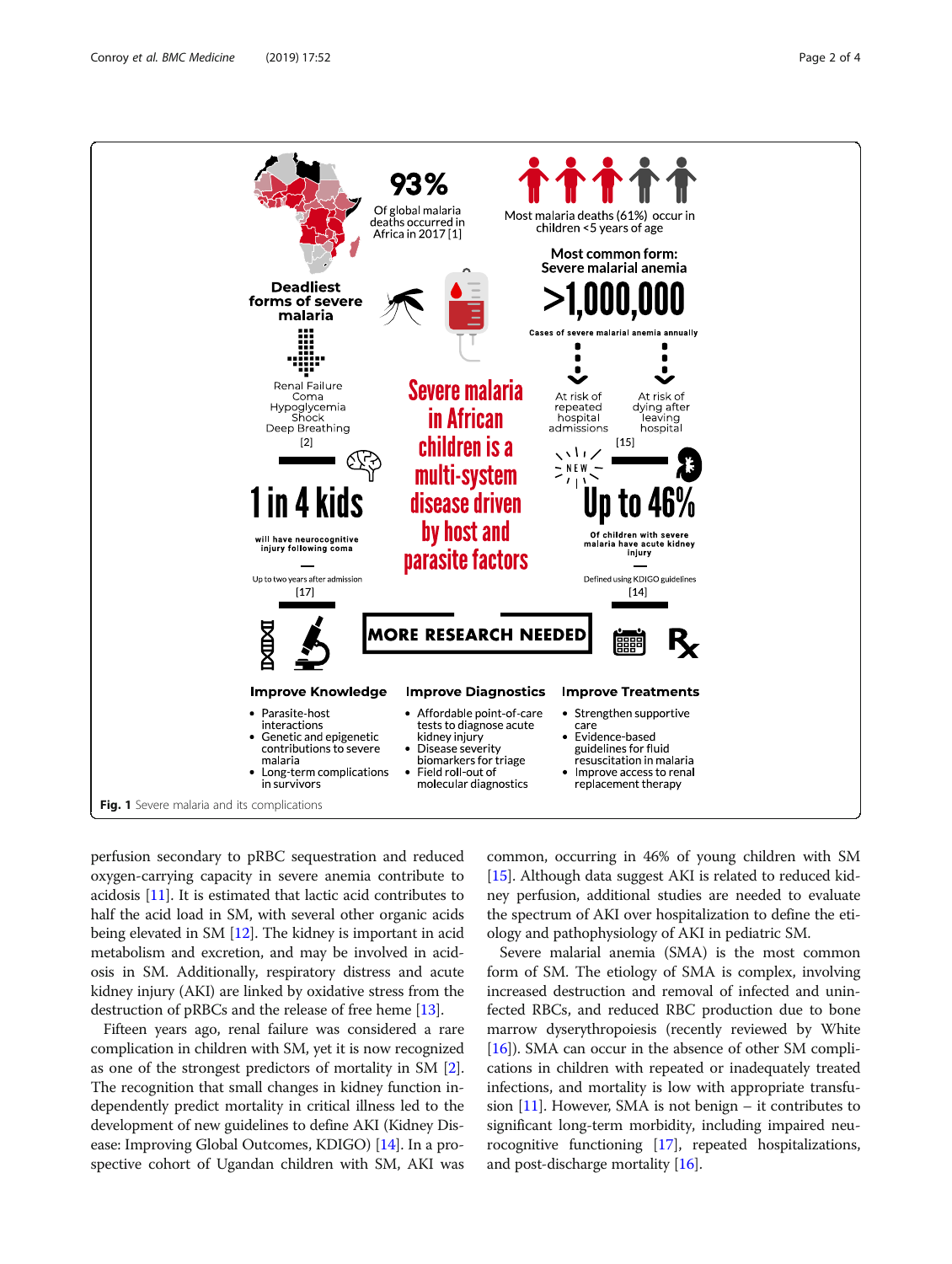#### <span id="page-2-0"></span>Long-term complications associated with SM

One in four children prospectively enrolled in studies with CM develop neurocognitive impairments that persist at least 2 years following exposure [[18\]](#page-3-0). Retrospective studies suggest impairments may last 8 years or longer, and may include behavioral problems, mental health issues, and the development of epilepsy (reviewed by Idro et al. [[19\]](#page-3-0)). Children with SMA have long-term complications related to cognition [[17\]](#page-3-0); therefore, given the huge burden of SMA, it may be a significant contributor to neurocognitive impairment in African children. Nevertheless, the mechanisms leading to brain injury and subsequent neurocognitive complications due to SM are not well understood. In particular, questions remain about how an intravascular parasite can lead to such a breadth of complications, and why these complications are only observed in a fraction of the population with SM [[19\]](#page-3-0).

Elevated cerebrospinal fluid (CSF) levels of TNF-α are associated with prolonged coma duration, neurologic deficits, and long-term cognitive deficits in children over 5 years [\[20\]](#page-3-0). A strong correlation of the CSF-to-plasma TNF-α ratio and CSF-to-plasma albumin index (an indicator of blood–brain barrier impairment) suggest a degree of permeability across the blood–brain barrier [\[20](#page-3-0)]. Metabolites of the kynurenine pathway are markedly elevated in the CSF of children with CM and have been associated with prolonged coma and impaired attention in children over 5 years [[19](#page-3-0), [21\]](#page-3-0). Axonal injury marker tau is elevated in CSF of children with CM and is associated with acute neurologic deficits (reviewed by Idro et al. [[19\]](#page-3-0)). Our studies in Ugandan children with CM suggest elevated CSF-tau is associated with prolonged coma duration and long-term cognitive impairment, particularly in children over 5 years, and may be mediated in part by blood–brain barrier impairment. Additional studies are needed to delineate the mechanisms leading to neurocognitive complications in SM, particularly in children without overt clinical signs suggestive of brain injury.

#### **Conclusions**

Figure [1](#page-1-0) outlines the burden of SM and the ways in which this burden could be lessened in the future. Prevention of SM and its complications will require better implementation of known preventive measures, including primary measures to prevent infection (e.g., insecticide-treated bed-nets) and secondary measures to prevent severe disease such as rapid access to care, use of appropriate malaria diagnostics, and effective treatment of uncomplicated malaria. Increased knowledge of clinical prognostic signs and implementation of point-of-care tools to identify children at risk of clinical deterioration or death could facilitate directed use of intrarectal artesunate in primary health centers prior to referral and transport to tertiary

centers. Better knowledge on pRBC and endothelial cell interactions – in particular ICAM-1 and EPCR-binding parasites – may lead to novel vaccine targets. Further, research on the etiology and pathogenesis of AKI in SM, an important complication that remains poorly understood, is critical. Point-of-care tools to facilitate prompt recognition of AKI, development of resource-appropriate kidney care guidelines, and early referral to higher levels of care could reduce the long-term impact of AKI on children's health. Finally, a better understanding of the pathogenesis of neurodevelopmental complications, as well as the long-term health costs of these complications, may lead to interventions to reduce neurodevelopmental disability in survivors. In the long run, investment in both primary malaria prevention and better management of SM will lead to substantial health benefits for children in sub-Saharan Africa.

#### Authors' contributions

AC, DD, and CJ reviewed the literature and contributed to writing the manuscript. AC wrote the first draft of the manuscript and created the figure. AC, DD, and CJ contributed to editing and revision of the manuscript. All authors approved the final version of the manuscript.

#### Competing interests

The authors declare that they have no competing interests.

#### Publisher's Note

Springer Nature remains neutral with regard to jurisdictional claims in published maps and institutional affiliations.

#### Received: 14 February 2019 Accepted: 14 February 2019 Published online: 07 March 2019

#### References

- 1. World Health Organization. World Malaria Report 2018. Geneva: WHO; 2018.
- 2. Sypniewska P, Duda JF, Locatelli I, Althaus CR, Althaus F, Genton B. Clinical and laboratory predictors of death in African children with features of severe malaria: a systematic review and meta-analysis. BMC Med. 2017;15:147.
- 3. von Seidlein L, Olaosebikan R, Hendriksen IC, Lee SJ, Adedoyin OT, Agbenyega T, Nguah SB, Bojang K, Deen JL, Evans J, et al. Predicting the clinical outcome of severe falciparum malaria in african children: findings from a large randomized trial. Clin Infect Dis. 2012;54(8):1080–90.
- 4. Bernabeu M, Smith JD. EPCR and malaria severity: the center of a perfect storm. Trends Parasitol. 2017;33(4):295–308.
- 5. Turner GD, Ly VC, Nguyen TH, Tran TH, Nguyen HP, Bethell D, Wyllie S, Louwrier K, Fox SB, Gatter KC, et al. Systemic endothelial activation occurs in both mild and severe malaria. Correlating dermal microvascular endothelial cell phenotype and soluble cell adhesion molecules with disease severity. Am J Pathol. 1998;152(6):1477–87.
- 6. Conroy AL, Glover SJ, Hawkes M, Erdman LK, Seydel KB, Taylor TE, Molyneux ME, Kain KC. Angiopoietin-2 levels are associated with retinopathy and predict mortality in Malawian children with cerebral malaria: a retrospective case-control study\*. Crit Care Med. 2012;40(3):952–9.
- 7. Higgins SJ, Purcell LA, Silver KL, Tran V, Crowley V, Hawkes M, Conroy AL, Opoka RO, Hay JG, Quaggin SE, et al. Dysregulation of angiopoietin-1 plays a mechanistic role in the pathogenesis of cerebral malaria. Sci Transl Med. 2016;8(358):358ra128.
- 8. Barrera V, Hiscott PS, Craig AG, White VA, Milner DA, Beare NAV, MacCormick IJC, Kamiza S, Taylor TE, Molyneux ME, et al. Severity of retinopathy parallels the degree of parasite sequestration in the eyes and brains of Malawian children with fatal cerebral malaria. J Infect Dis. 2015; 211(12):1977–86.